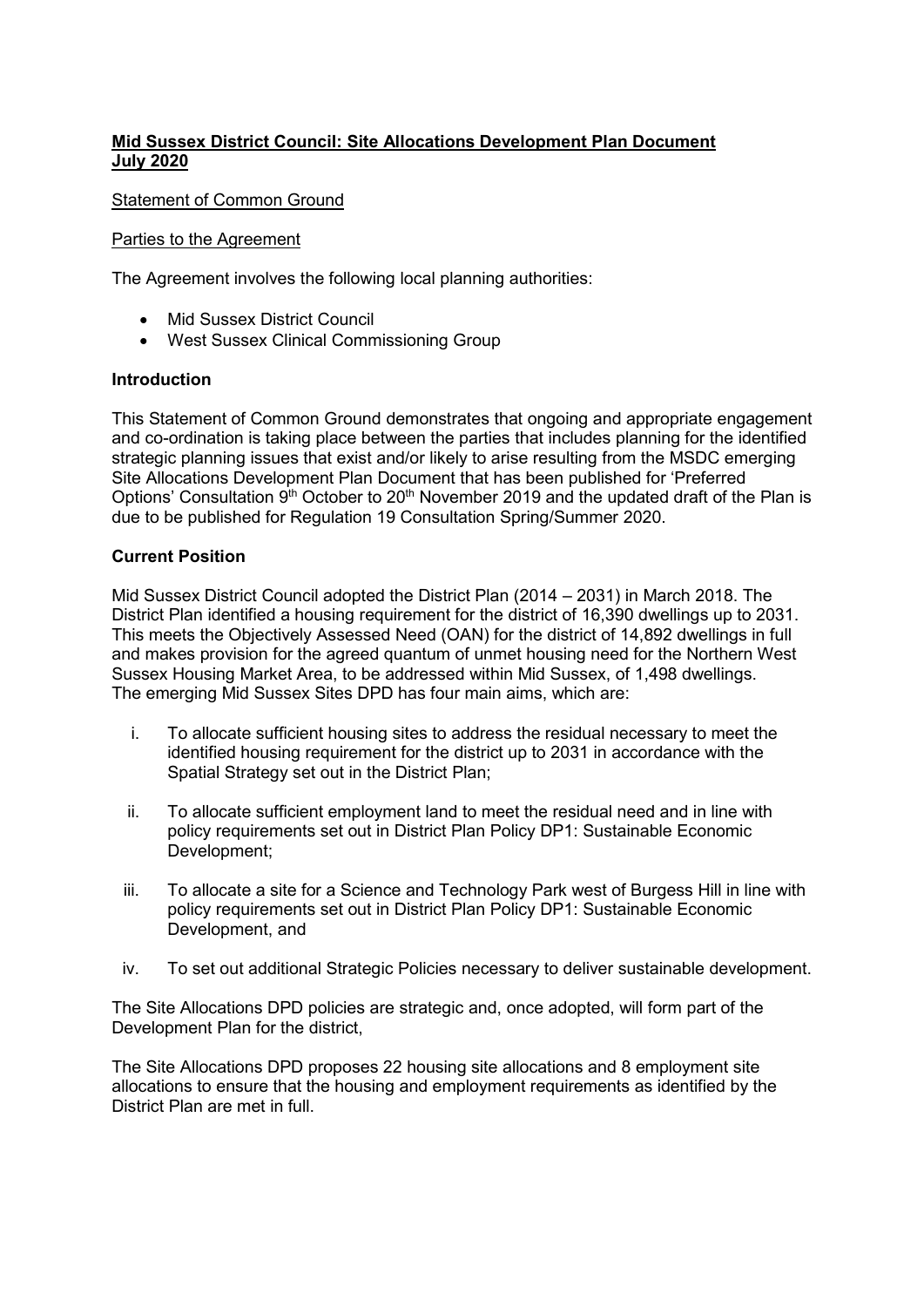The Sites DPD has been informed by a comprehensive suite of technical evidence, including Sustainability Appraisal and Habitats Regulations Assessment.

## **Strategic Planning Issues**

The following strategic/ cross-boundary planning issues have been identified that relate to the Mid Sussex Sites DPD and the Parties:

#### **1. Proposed Site Allocations**

The emerging Sites DPD proposes 22 housing allocations, 7 employment allocations and one Science and Technology Park to the west of Burgess Hill.

Detailed policy requirements have been developed for the proposed allocations that are published for consultation. These policy requirements in combination with the Infrastructure Delivery Plan (IDP) have been developed in consultation with stakeholders, including West Sussex Clinical Commissioning Group and so the wording should reflect comments already received. In particular, where the policy requirements relate to on site health provision, the wording has been developed through ongoing positive engagement between the Parties.

The Parties agree these allocations represent an appropriate strategy, and in particular, that the policy wording that overlaps with CCG responsibilities reflect ongoing engagement between the Parties. This does not preclude the Parties from continuing to work together and refining the policy wording up to submission of the Publication version of the plan.

The policy requirements for the proposed housing allocations includes the following standard requirement:

"contribute towards health care provision, where appropriate, in accordance with **DP20: Securing Infrastructure** and the requirements set out in the Mid Sussex Development Infrastructure and Contributions SPD".

The IDP that accompanies the Sites DPD includes estimated financial contributions for health care, where appropriate, for the proposed allocations based on the CCG's S106 calculator for contributions to NHS/ GP provision, based on the National Tariff Payment System.

With regard to SA 20: Land South and West of Imberhorne Upper School, Imberhorne Lane, East Grinstead, the IDP also makes reference to the importance of the site providing land for a new GP surgery. The need for such a provision has been identified on the basis of the care village (C2) element proposed on site. Following consultation with the CCG, the policy for proposed site allocation SA20: Land south and west of Imberhorne Upper School, Imberhorne Lane, East Grinstead has been amended to allow flexibility on how to address the increase demand for GP services. The latest draft of the policy in relation to this requirement set out under 'Social and Community' reads:

*Provision of a (C2) Care Community for older people. In consultation with the Clinical Commissioning Group (CCG), address increase demand for GP services either on-site or by financial contribution to support expansion of existing local GP practices.*

More generally, the Sites DPD also contributes to the delivery of sustainable development, including a range of measures relevant to planning for health such as promoting sustainable modes of travel and the provision of appropriate leisure facilities and open space.